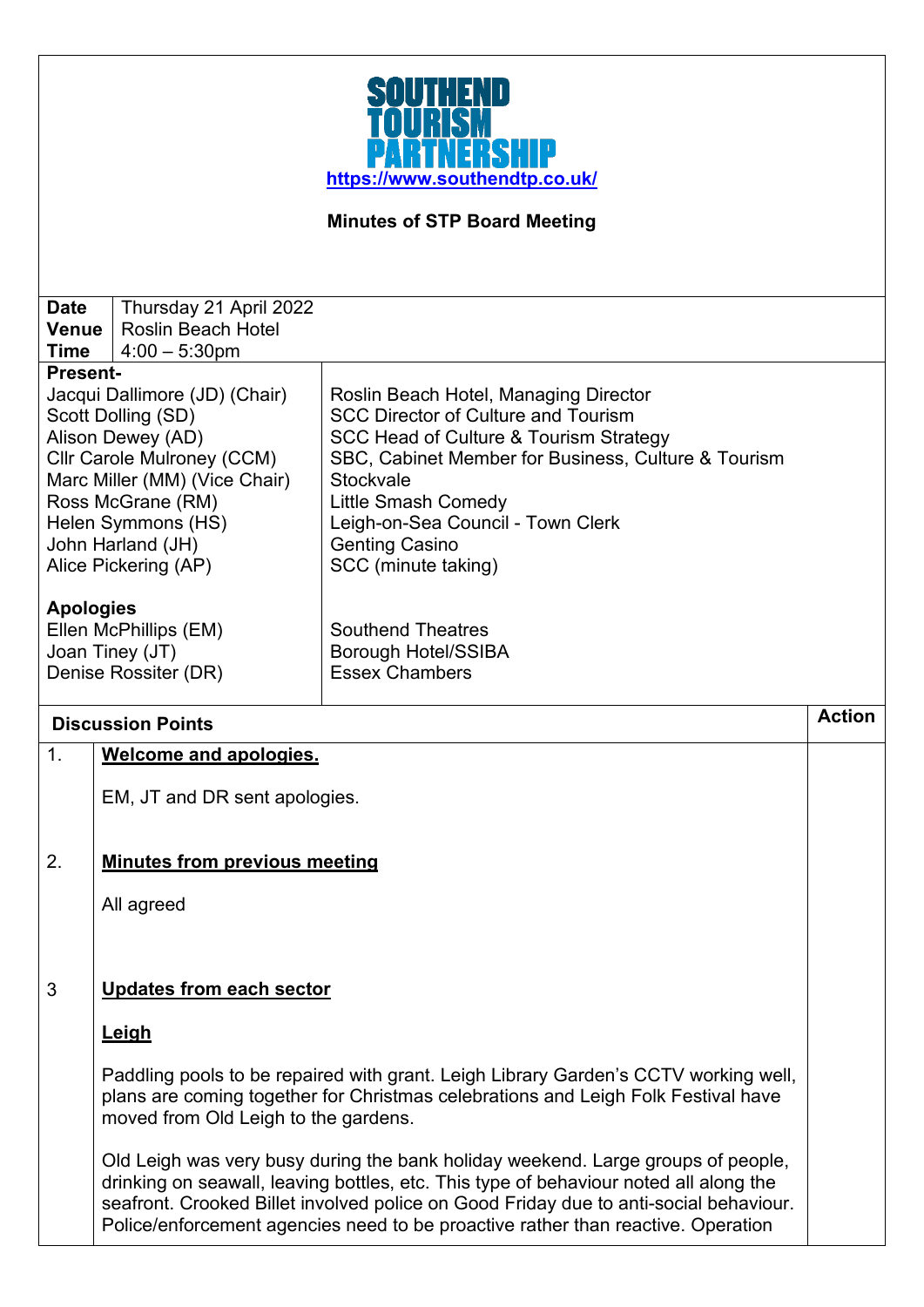| Union and weekly heatwave groups made up of council and external partners will<br>help address these issues.<br>Could signage be put in place to discourage drinking in public places? Suggested<br>signage was for the seafront and Leigh.<br>HS to explore stronger messaging and placement for Leigh – also to work with<br>businesses to display signage.                                                                    |            |
|----------------------------------------------------------------------------------------------------------------------------------------------------------------------------------------------------------------------------------------------------------------------------------------------------------------------------------------------------------------------------------------------------------------------------------|------------|
| <b>ACTION</b><br>To compile a list of what Southend does not want/need                                                                                                                                                                                                                                                                                                                                                           | <u>ALL</u> |
|                                                                                                                                                                                                                                                                                                                                                                                                                                  |            |
| <b>Central Seafront/Attraction</b>                                                                                                                                                                                                                                                                                                                                                                                               |            |
| First week of school holidays not as busy as second due to weather.<br>Good to see a presence of police on the seafront throughout the bank holiday<br>weekend.<br>London based travellers over Easter weekend. Adventure Island closed retail due to<br>this but worked closely with police. No violence occurred just anti-social behaviour.<br>Asked to leave the Falcon public house on Sunday but were then again served on |            |
| Monday, banning needs to be consistent.                                                                                                                                                                                                                                                                                                                                                                                          |            |
| <b>Culture/Theatres/Night-time economy</b>                                                                                                                                                                                                                                                                                                                                                                                       |            |
| Genting Casino hosted the Southend Business Partnership breakfast meeting that<br>morning. Developing Southend as City and the culture offer was discussed. Need to<br>change the public's perspective of culture from just art galleries and museums.                                                                                                                                                                           |            |
| Southend needs to embrace experience economy – interactive trails such as Hares<br>about Town, Southend Arts Festival and Southend LuminoCity.<br>Council is working with Havens on new art trail coming 2023. Will collaborate on<br>locations so residents/visitors can discover heritage places/Southend's hidden<br>gems.                                                                                                    |            |
| Culture and Tourism team working with the City Year team to welcome first flight<br>from Malaga at Southend Airport. Welcome bags will be given to 180 passengers.<br>Any promotional material from board members/businesses can be put in the bag.<br>Please contact Culture&Tourism@southend.gov.uk if you have anything you would<br>like included.                                                                           | <b>ALL</b> |
| Little Smash Comedy placed 2 <sup>nd</sup> place in the Chortle Comedy Awards UK 2022 Best<br>Open Spot Comedy Night category. AP to circulate the press release via newsletter<br>to STP subscribers.                                                                                                                                                                                                                           |            |
| <b>Hospitality</b>                                                                                                                                                                                                                                                                                                                                                                                                               |            |
| It was noted that customers are booking last minute and compared to last<br>'staycation' year the Roslin is not as busy. Energy and food costs have risen which<br>is affecting customer spend.                                                                                                                                                                                                                                  |            |
| <b>ACTION</b>                                                                                                                                                                                                                                                                                                                                                                                                                    |            |
| Board members to draft a letter to local MPs Anna Firth and James Duddridge to<br>discuss reinstating 12.5% tax for hospitality.                                                                                                                                                                                                                                                                                                 | <b>ALL</b> |